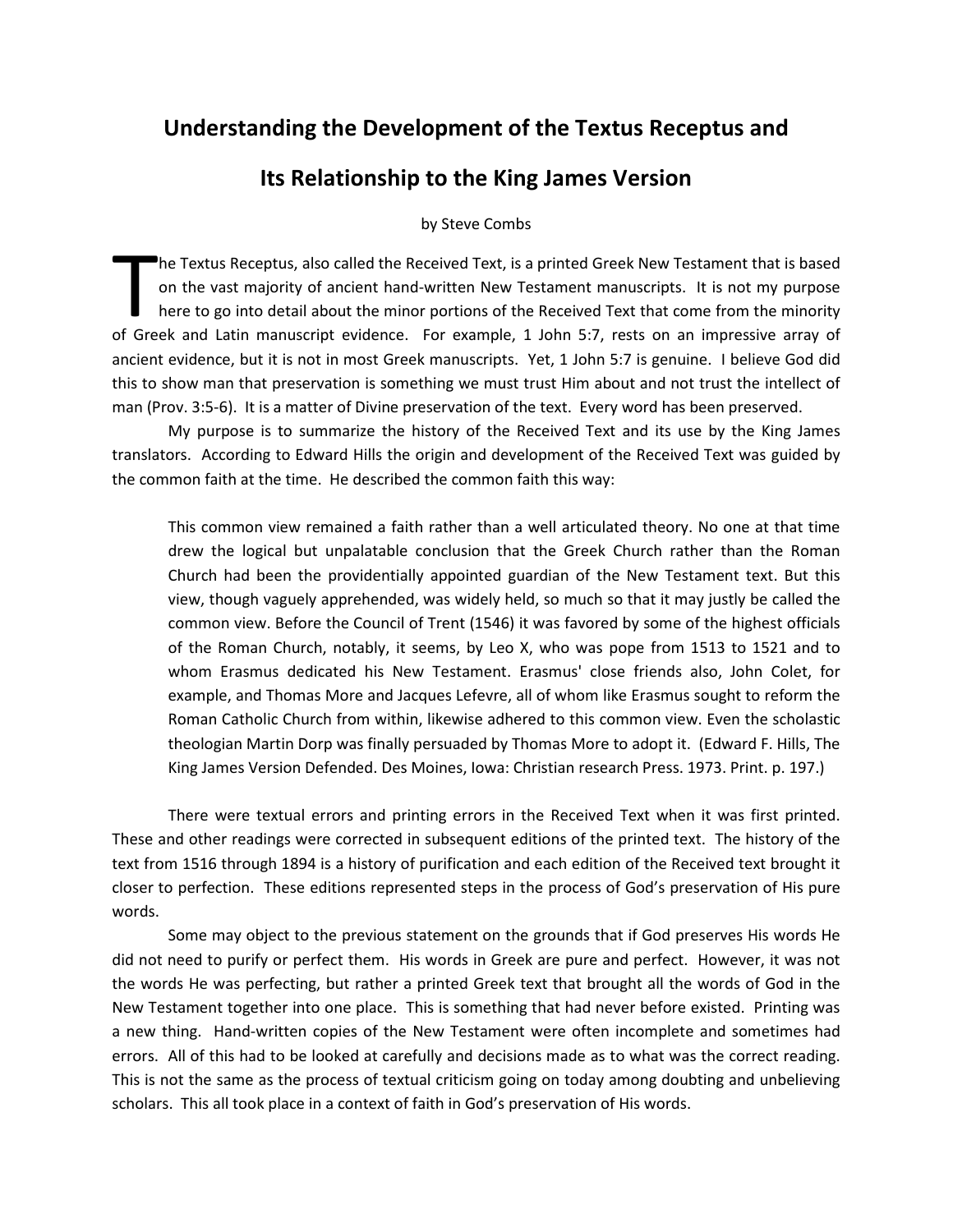**Disiderius Erasmus (1466-1536)** was one of the most famous scholars of the early Renaissance. He traveled widely in Europe during his lifetime and collected a number of New Testament manuscripts and many more variant readings. Among these manuscripts were the following with their designations on the Gregory-Aland list:

- 1) 1-an  $11^{th}$  century manuscript of the Gospels, Acts, and the Epistles. (Still designated 1)
- 2)  $2^{e}$ -an 11<sup>th</sup> or 12th century manuscript of the Gosples. (Now designated 2)
- 3)  $2^{ap}$ -a  $12^{th}$  century manuscript of Acts and the Epistles. (Now designated 2815)
- 4)  $4^{ap}$ -a 15<sup>th</sup> century manuscript of Acts and the Epistles. (Now designated 2816)
- 5)  $1^{rk}$ -a 12<sup>th</sup> century manuscript of Revelation. (Now designated 2814)
- 6)  $7$ -a  $12<sup>th</sup>$  century manuscript of the Gospels. (Still designated 7)
- 7) 817-a  $15^{th}$  century manuscript of the gospels. (Still designated 817)
- 8)  $3$ -a  $12<sup>th</sup>$  century manuscript of the entire New Testament except Revelation. (Still designated 3) This was used in Erasmus' second edition.
- 9) The Complutensian Polyglot in his later editions.

Erasmus had access to many more manuscripts than this. He traveled Europe and devoured libraries. The Papal Librarian, Paulus Bombasius, gave him many variant readings and offered the entire Vaticanus manuscript to him to use. Erasmus rejected it.

Erasmus issued five editions of the Greek text: 1516, 1519, 1522, 1527, and 1535.

**The Complutensian Polyglot:** While Erasmus was laboring in Central Europe, a group of scholars was working on an edition of the whole Bible in Spain. The effort was led by Cardinal Francisco Jiménez de Cisneros (1436–1517), called Cardinal Ximenes. The Complutensian Polyglot was a Bible in Greek, Latin, Aramaic, and Hebrew. Cardinal Ximenes collected a number of Greek manuscripts. The work went on from 1502 to 1517. The Greek New Testament was printed in 1514, but not issued. However, Erasmus' Greek New Testament was published and issued first. The Complutensian Polyglott was not in circulation until 1522.

It is clear that many of the Greek copies Ximenes gathered were of the Traditional Greek type, which was the same type of manuscripts that produced the Received Text. So, this group had some very good source material. They also had some corrupt sources as well, seeing they used Jerome's Latin Vulgate (400 AD). However, according to F.F. Bruce, it does not appear that the manuscript *Vaticanus* was a source for the Polyglot. Regardless, it was good enough to become a resource for the coming editions of the Received Text and, as we will see, for the King James translation.

If we believe that God is the God of History, then we should take a close look at what God was doing at this time. God wasn't just sitting in Heaven watching the foolish antics of some men who styled themselves as scholars. No, He was making preparation for a major change in history. Some have said that Erasmus was in competition with Ximenes to get his New Testament published first. I see it differently. It was God who wanted Erasmus' text published first so that it would be available to be used in the upcoming Reformation, when Europe rebelled against the Catholic Church. Erasmus' first edition was published in 1516. The Reformation began the following year, 1517, when Martin Luther posted his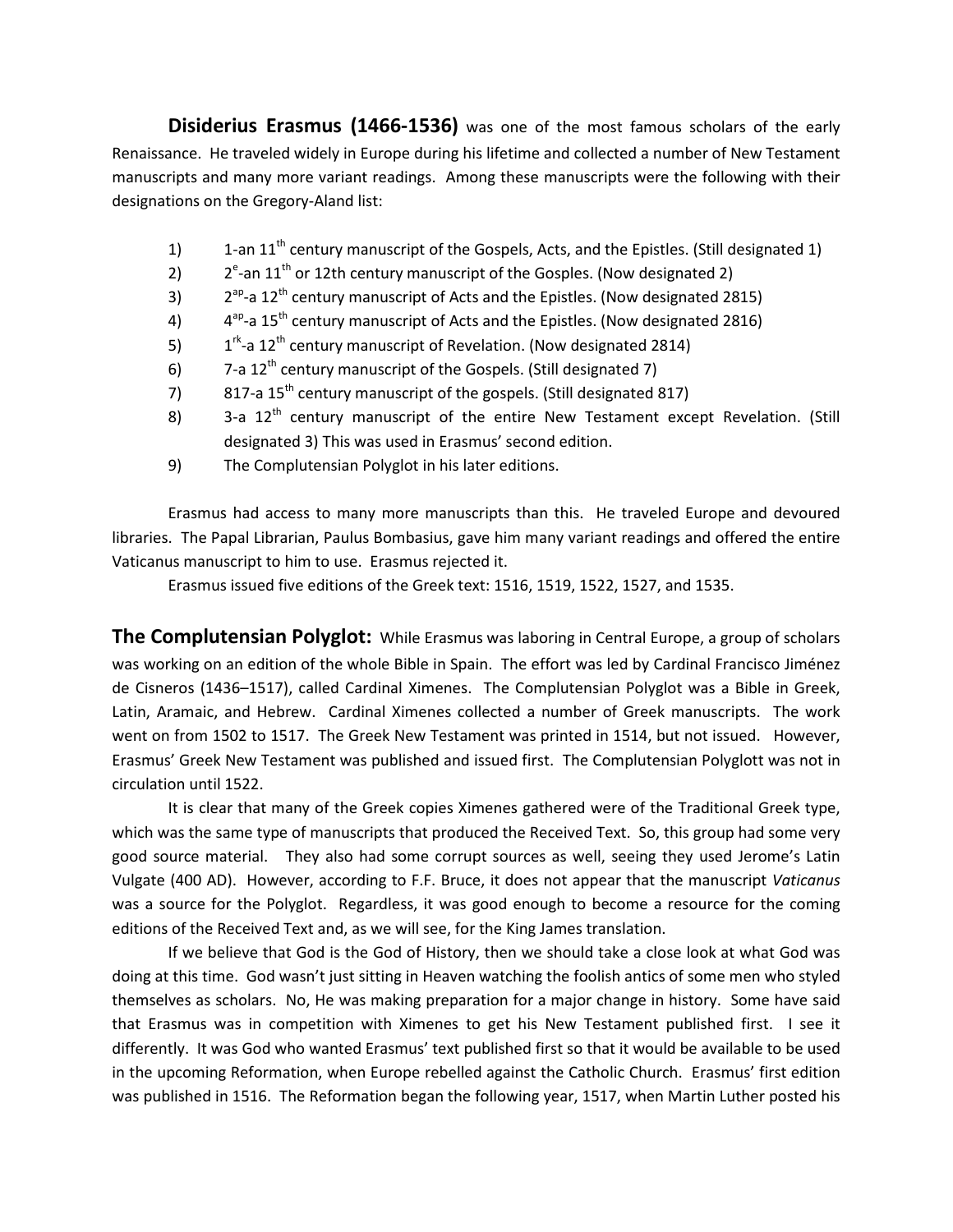ninety-five theses to the door of the church in Wittenberg, Germany. Erasmus' second edition in 1519 became the basis of Martin Luther's German translation. God made a deliberate choice of the Received Text over the Complutensian Polyglot. Nevertheless, the Polyglot became an important source for the further purification of the Received Text.

The Complutensian Greek text became the basis for the Greek New Testament of the polyglot printed in Antwerp in 1568-72 by **Christopher Plantin**.

A minor edition of the TR and the Old Testament was printed by **Aldus Manutius' press** in 1518 (Manutius himself died in 1515). The Old Testament was based on the Complutensian Polyglot, and the New Testament was almost entirely a reprint of the Erasmus 1516 edition. One source said even the printing errors were reproduced. Another source said the KJV translators consulted it.

**Robert Stephanus (1503-1559) and his step-father, Simon Colinaeus,** were the next editors of the Received Text. They were French printers in Paris. Colinaeus issued an edition of the TR in 1534. The editions of Robert Estienne (called Stephanus or Stephens) were issued in 1546, 1549, 1550, and 1551. His editions of the Received Text aroused the opposition of the Catholic Church so much that he had to flee Paris in 1550 and settle in Geneva, Switzerland. His last edition was from Geneva and was the first to be divided into chapters and verses. The third edition was known as the "royal edition" or "editio regia," and it was the first to use a critical apparatus, referring to manuscript sources. Stephanus used the Complutensian Polyglot and used manuscript evidence beyond that listed above as used by Erasmus. This included:

- 1) Codex Bezae-a  $5<sup>th</sup>$  century manuscript including most of the four Gospels and Acts and a small fragment of 3 John. (Now designated  $D^{eq}$  or 05)
- 2) Codex Regius-an 8<sup>th</sup> century manuscript containing most of the four Gospels. (Now designated Le or 019)
- 3)  $4$ -a  $13<sup>th</sup>$  century manuscript with an almost complete copy of the four.
- 4)  $5$ -a  $13<sup>th</sup>$  century manuscript of the entire New Testament except Revelation.
- 5)  $6$ -a  $13<sup>th</sup>$  century manuscript of most of the New Testament except Revelation.
- 6)  $7^{pk}$ -a  $12^{th}$  century manuscript of nearly all of Paul's epistles (now designated 2817).
- 7) 8-an  $11<sup>th</sup>$  century manuscript of the entire four Gospels.
- 8) 9-a  $12^{th}$  century manuscript of the entire four Gospels.

**Theodore Beza (1519–1605)**, of Geneva, started with the third edition of Stephanus (1550) and published four major folio editions (1565, 1582, 1588, 1598) and five more minor octavio editions (1565, 1567, 1580, 1590, and 1604). In his 1582 edition, Beza listed some additional materials he used. Some of these were not Greek New Testaments. They included a Syriac version, an Arabic version translated into Latin, D (Codex Bezae), and D2 (Codex Claromontanus). However, he rarely changed anything from the fourth edition of Stephanus. God was always in control.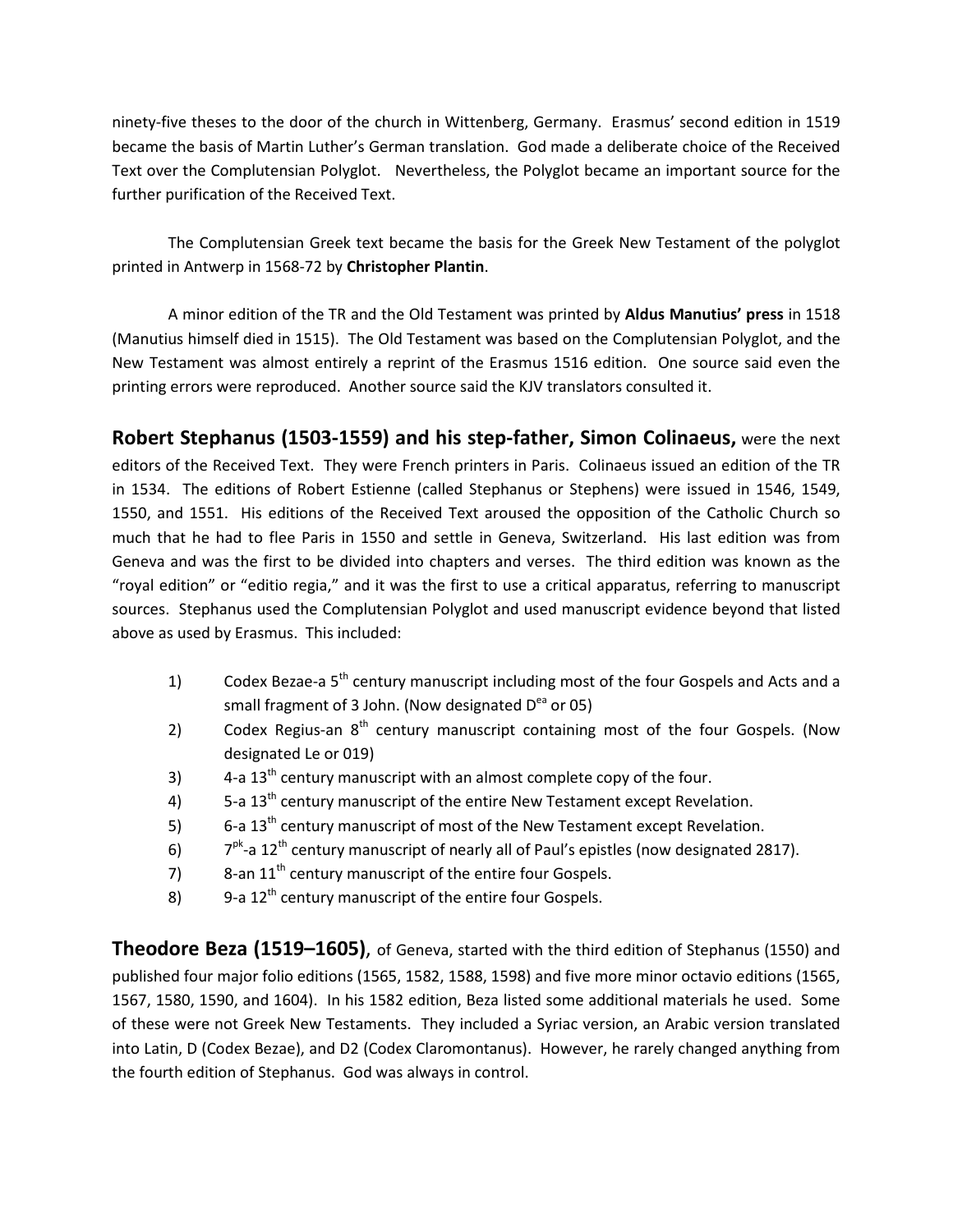*None of these editors differed with one another more than about 250 times and many of these were spelling, accent marks, breathing marks, word order, and other minor differences.*

**The Authorized Version (KJV):** The King James Version translators used more than one source for their translation. In 1603, the Received text was still developing, so the translators were open to the possibility that the text may still need to be edited. According to Frederick Scrivener (1813-1891), it is reasonable to determine that their primary source text was Beza 1598, because (among other reasons) the KJV is almost an exact match for it.

In considering what text had the best right to be regarded as "the text presumed to underlie the 'Authorized Version," was necessary to take into account the composite nature of the Authorized Version, as due to successive revisions of Tyndale's translation. Tyndale himself followed the second and third editions of Erasmus' Greek text (1519, 1522). In the revisions of his translation previous to 1611 a partial use was made of other texts; of which ultimately the most influential were the various editions of Beza from 1560 to 1598 … Between 1598 and 1611 no important edition appeared; so that Beza's fifth and last text was more likely than any other to be in the hands of King James's revisers, and to be accepted by them as the best standard within their reach. It is moreover found on comparison to agree more closely with the Authorized Version than any other Greek text … (Frederick H. A. Scrivener, *Scrivener's Annotated Greek New Testament.* 1881. (Dean Burgon Society Press: Collingswood, New Jersey. 1999). Print. pp. vii-viii.)

Dr, Scrivener compared every verse of the KJV New Testament with Beza's 1598 text. He found about 190 differences (variances). He listed all these variances in *The New Testament in Greek,* 1881, reprinted in the above referenced book.

So, did the KJV correct "the Greek Text?" If by "text" one means the Beza 1598 edition, then it can be said they did correct that edition in the sense that at times they chose to follow Greek readings from other sources. But, if one means by "text" the general Textus Receptus tradition and the manuscripts that back it up, then no, they did not, because that tradition contained the Greek words of God. They did not correct God's inspired Greek words. However, the differences between the Beza 1598 text and the KJV represent the pinnacle of the edits made to the TR text and laid the foundation for Scrivener's 1881 Greek TR edition. No Greek text has ever been produced that is better. Nevertheless, their edits to the Received Text were made in English, not Greek. The KJV translation and its changes in Beza's 1598 text was an especially important step toward a completely pure printed Greek text.

How did the KJV translators decide what edits to make? Was it some inspired guess work given to them by God? Not at all. They started with Beza 1598, but they also used other editions of the TR and the Complutensian Polyglot. *What can certainly be said is that the KJV translators did not correct ANY of the Greek words of God.* They did correct errors Beza made with God's Greek words they found elsewhere. I have included herein an example from the approximately 190 differences given to us by Scrivener. In that example, the correct Greek reading was found in the Complutensian polyglot.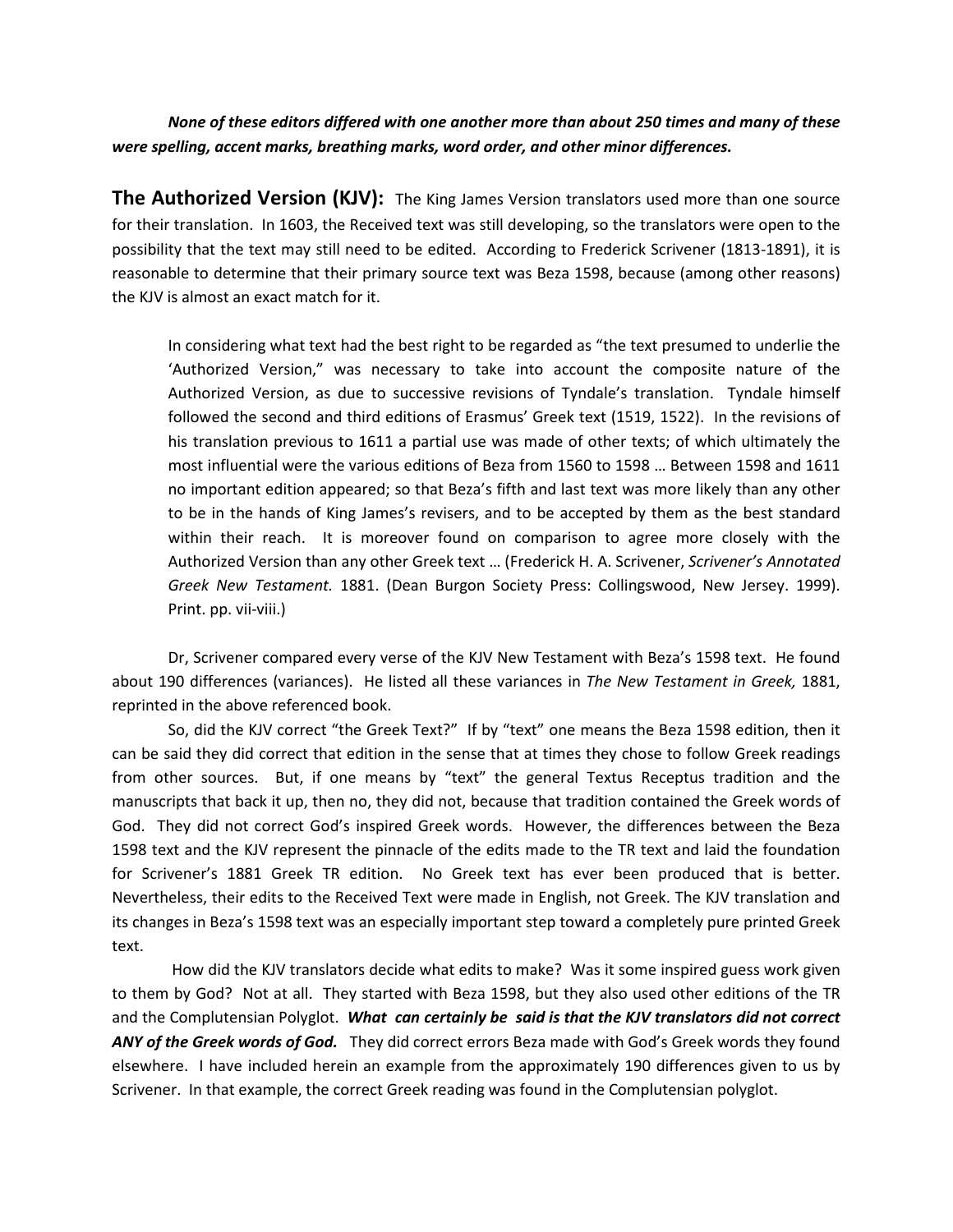**The Elzevir Editions** were published after the publication of the King James Version. The Elzevirs were a Dutch family of printers. They published three editions in 1624, 1633, and 1641. There was a statement in the preface of the 1633 edition that declared this text was now the Greek text received by all. Hence, the name Received Text or, in Latin, Textus Receptus, is applied to the entire Greek text tradition starting in 1516 with Erasmus' first edition up to the 1881 edition of Frederick Scrivener.

**The 1646 Westminster Confession of Faith** confirmed the general attitude toward the Received Text. The 1689 Baptist Confession of Faith agreed with it. (see chapter 1, section 8. https://reformed.org/documents/index.html?mainframe=https://reformed.org/documents/westminste r\_conf\_of\_faith.html.)

The Old Testament in Hebrew (which was the native language of the people of God of old), and the New Testament in Greek (which at the time of the writing of it was most generally known to the nations), **being immediately inspired by God, and by his singular care and providence kept pure in all ages, are therefore authentic**; so as in all controversies of religion, the church is finally to appeal to them. But because these original tongues are not known to all the people of God, who have a right unto, and interest in the Scriptures, and are commanded in the fear of God to read and search them, therefore they are to be translated into the vulgar language of every nation unto which they come, that the Word of God dwelling plentifully in all, they may worship him in an acceptable manner, and through patience and comfort of the Scriptures may have hope. (1689 Baptist Confession of Faith, Chapter 1, section 8. http://www.arbca.com /1689-chapter1. 8-23-18. Author's emphasis.)

**Frederick H. A. Scrivener:** The Scrivener edition of the Received Text (1881) is usually ignored by liberal and liberal leaning scholars. However, it is a valid edition of the TR and a further purification of the Greek text. It is entirely based on the Beza 1598 edition with the edits made by the King James translators. When it was published in 1881, it was said to be "According to the text followed in the Authorized Version." Scrivener used a process to find and adjust the differences between Beza's text and the KJV.

- 1) First , Scrivener compared each verse of the KJV with Beza 1598 to see if they matched.
- 2) According to him, he found about 190 places where they were different.
- 3) For each difference, he looked for the Greek manuscript evidence or Greek text that had the reading matching the KJV. He would not make a change in Beza without Greek authority.
- 4) He made changes in the 190 places based on what he found in the Greek evidence.
- 5) He corrected printer errors in the Beza text.
- 6) He corrected Beza for inconsistent and incorrect Greek spelling.
- 7) He adjusted the paragraphs and punctuation.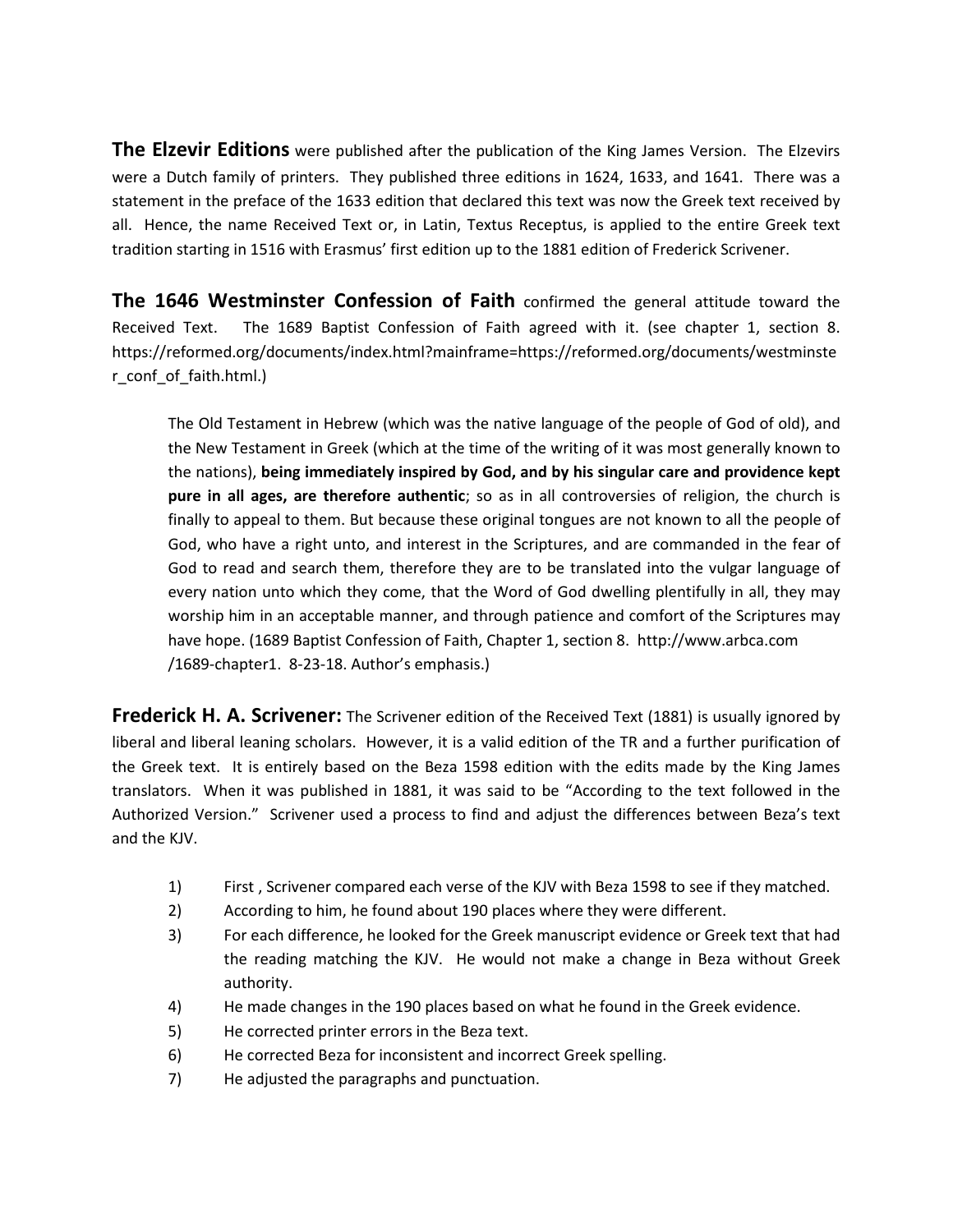Scrivener's labors were comparable to those of any other TR editor. Erasmus may have labored more because he put the text together in the first place. Stephanus may have labored more because he divided the text into verses and chapters in his fourth edition. However, the labors of Scrivener rise to their level of scholarship and intensity.

#### **Scrivener's List of Edits Made to the Beza 1598 Text**

Frederick Scrivener's TR with notes was published in *Scrivener's Annotated Greek New Testament*, by the Dean Burgon Society in 1999. The appendix of this book contains two lists by Dr. Scrivener. The first is a list of items in the Beza 1598 text that he changed to match the readings of the King James Version. The second list is said to be a list of readings in Beza that were different from the KJV readings, but that Scrivener did not change.

The first list is quite impressive. It covers variances in 166 verses and 13 New Testament book titles. All of them represent actual changes Scrivener made to the Beza text.

The second list is of variances Scrivener did not change, according to his statements. The reason for this is that he could not find Greek evidence for the reading chosen by the KJV translators. It appeared to him that the KJV readings came from the Latin Vulgate. However, I have compared each of these KJV readings with Scrivener's TR. I found a total of 58 items. They are listed in a table on this web site. The interesting thing I found is that 57 are not variances at all, but the Scrivener TR text and the KJV match. Eight of these are *apparent differences*, but in my opinion these differences between the Greek text and the KJV are not *textual* differences. They are not because of a faulty Greek text or a variance between that text and the KJV. Rather, they are apparent differences because of *translation choices* made by the KJV translators. This in no way indicates there are errors in the KJV. It indicates there are differences between Greek, as a language, and English. For example, several times the KJV did not translate a conjunction, no doubt, because they believed the verse was more correct in English without it. Sometimes small words like that work well in Greek, but not in English. It is simply the nature of languages. There are two times the KJV added words, but they are not in italics. Scrivener pointed out that the KJV was inconsistent in its use of italics.

There are two issues among these 58 items that have true challenges. The first is in Acts 19:20 which says, "So mightily grew the word of God and prevailed." The Greek word translated "God" here is the word *Kurios*. The usual translation of *Kurios*, when it is applied to God and the Lord Jesus Christ, is "Lord;" the normal Greek word for God is *Theos*. The KJV translators rendered *Kurios* as "God" here, even though in every other use of the word it was translated "Lord." This is not a textual problem. No Greek text, to my knowledge, has *Theos* in this verse. However, I encourage the reader to read the article, *God or Lord,* on this web site, where I argue that *Kurios* can legitimately be translated "God."

The final issue in Scrivener's second list comes from Ephesians 6:24. This issue involves a single word and it is a true issue. In the KJV, the verse ends with the word *amen*. Scrivener argued that *amen* is not in any Greek text and the KJV got it from the Latin Vulgate. How he came to this conclusion is a mystery. The word *amen* is in several Greek texts. I have found it in Beza 1598 (which means there was never a difference with this word between Beza 1598 and the KJV), Stephanus 1550, Erasmus 1522, and Elzevir 1633. So, the word *amen* is a legitimate part of the New Testament and should be in Scrivener's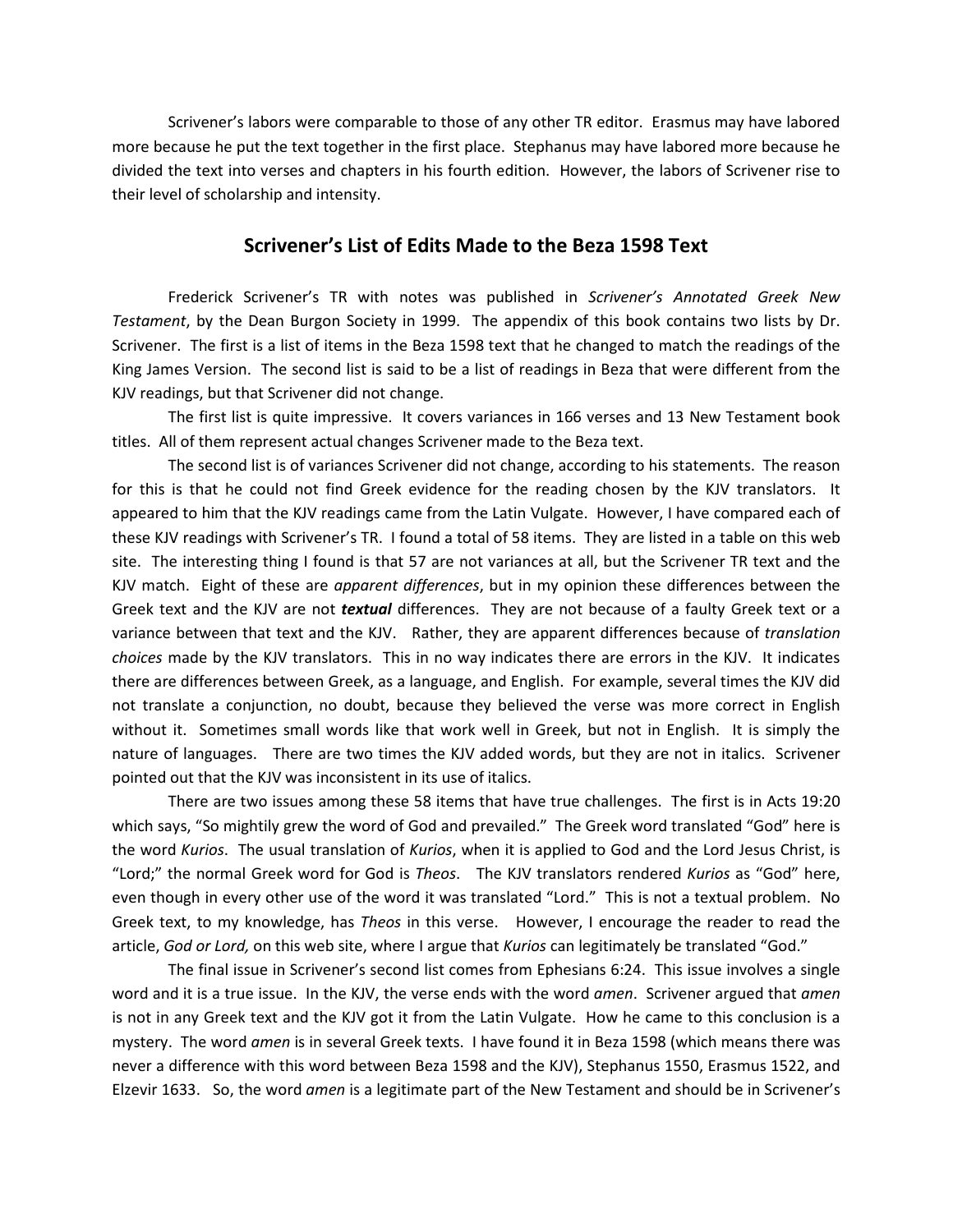text, but it is not. This single omission is the only variance between the KJV and Scrivener that I have found. I disagree with anyone who says this is a minor issue. "Amen" is a word of God. The Scriptures say that "every word of God is pure" (Prov. 30:5), and Psalm 12:6-7 says they will all be preserved. Every word of God is important. Therefore, Scrivener's New Testament appears to be entirely correct except for this one word. The Scrivener TR text should be amended to include this word at the end of Ephesians 6:24.

### **A Specific Example of the Scrivener Edits**

All of the foregoing can give background for a study of specific textual issues between the TR and the KJV. The first thing to realize is that a comparison of the 1550 Stephanus edition and the KJV is an erroneous comparison. The KJV was not primarily based on any of Stephanus' editions. Any difference between them is irrelevant. The KJV was based primarily on Beza's 1598 edition. This was corrected by Scrivener based on the work of the KJV translators. Therefore, any comparison should be made between the KJV and the Scrivener edition. The Scrivener edition is where the TR is NOW. One example of the Scrivener edits is Revelation 7:14.

**Revelation 7:14- (KJV)** And I said unto him, Sir, thou knowest. And he said to me, These are they which came out of great tribulation, and have washed their robes, and made **them** white in the blood of the Lamb.

**(Beza)** And I said unto him, Sir, you know. And he said to me, These are they which came out of great tribulation, and have washed their robes, and made **their robes** white in the blood of the Lamb.

**(Scrivener)** And I said unto him, Sir, you know. And he said to me, These are they which came out of great tribulation, and have washed their robes, and made **them** white in the blood of the Lamb.

Revelation 7:14 is one of the 190 variances between Beza and the KJV. Scrivener found the correct reading in the Greek text of the Complutensian Polyglot. Therefore, the Scrivener Edition of the TR has the right reading.

### **Conclusion**

Some say the King James corrects every Greek text, but that is not entirely true. They did make edits to the TR text of Beza 1598. More precisely, the KJV translators helped to make an already excellent text better, by choosing alternative readings that already existed in the historic Traditional Greek Text that the Biblical church had used since the first century. God has preserved all His inspired Greek words. They were already pure (Prov. 30:5) and are available.

So, on the one hand, the men of the KJV translated God's Words that had been in existence since the days of the Apostles. On the other hand, the King James translators were also editors of the Received Text. Their edits were made in English, rather than Greek. It was Dr. Scrivener, who placed